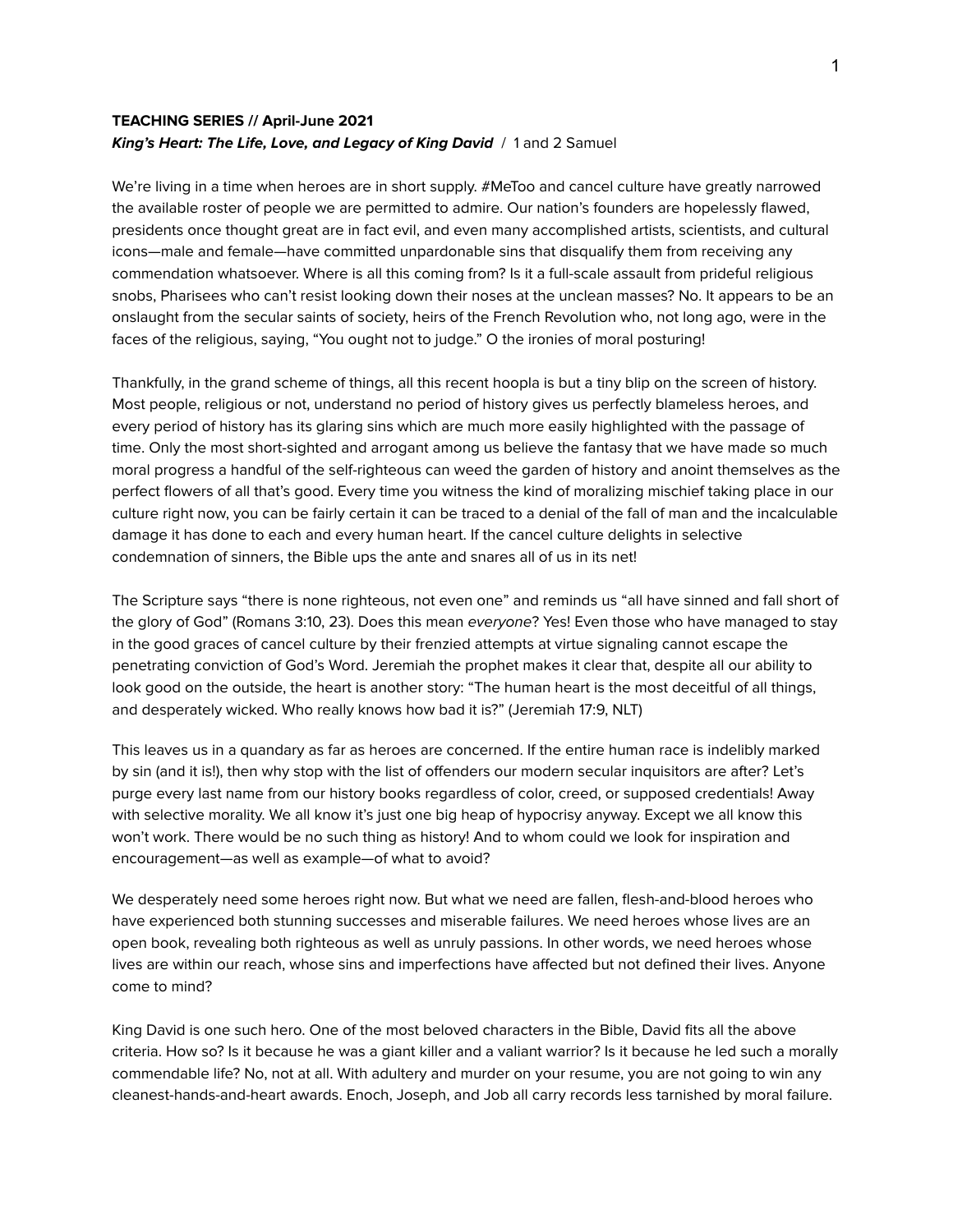No. David is a notable person not because he was courageous, nor because he was sinless. David was remarkable because he was a man after God's own heart (1 Samuel 13:14; Acts 13:22).

If you've heard this phrase "a man after God's own heart," you may have perhaps asked yourself, "What does this mean?" To the best of my knowledge, there is no clear-cut definition. In fact, the phrase seems to defy a definition! What, after all, is a person after God's own heart? It sounds as if this would be a very good person; and most of us probably assume instinctively the phrase refers to a person whose life is free of scandalous behavior. At the very least, we would think a person after God's own heart is one whose passion for God outweighs the catalogue of his sins. A little reflection, however, will reveal it is not quite so simple as this.

Given the New Testament attribution of this phrase to David (by no less than Paul the Apostle in Acts 13:22), and given the record of David's moral failures in 2 Samuel 11 and 12, we can most certainly rule out the notion that a person after God's own heart is one who has never engaged in serious immoral behavior. We can also say a person after God's own heart is not one who lives unsullied by the questionable cultural and political influences of his time. David, a fierce warrior, polygamist, and absolute monarch could be manipulative, downright dishonest, and calculating when it came to protecting himself and consolidating his power for political purposes. In addition to all this, David was far from anything like an ideal father; Absalom, his son, is exhibit A for lack of success in this regard! So if David failed morally, absorbed the less-than-savory influences of the culture of his day, and flunked as a father, how could he be called a man after God's own heart?

To understand, it is helpful to compare David with his predecessor, King Saul. Both men were anointed to be king by the prophet Samuel. Both men were impressive in appearance. Both men, early on in their careers, demonstrated humility. Both men committed serious sins. And both men were confronted about their sins by prophets: Saul by Samuel and David by Nathan. Here, however, the similarities end. When Saul was confronted by the prophet Samuel for his disobedience, rather than owning his sin, Saul attempted to rationalize it. When David was confronted by the prophet Nathan for his adultery and murder, he owned his sin and was broken over it. How broken was David? He writes an entire song, Psalm 51, about his sin and the effects it had on him! Who does this sort of thing, especially a public figure as prestigious as a king? Who composes a song about his own hideous sin for the nation's worship hymnal? The answer? A man after God's own heart!

This, I believe, is what endears David to us. He hides neither his sin (Psalm 51) nor his passion for God (Psalm 63). And in this he appears to be a bundle of paradoxes and contradictions, just like us! Except we don't always readily admit this, do we? Why not? For many of us, passion for God and confession of sin are incongruous. We tend to think they just don't (or shouldn't) go hand in hand. After all, if one is passionate about God, why would there be any need for confession? Passion for God provides all the evidence needed to demonstrate the level of my devotion to God, right? It is my badge of orthodoxy. In this way of thinking, passion rather than obedience becomes proof of my love for God. Yes, believe it or not, something as subjective and unreliable as our own feelings about our intentions spares us from the humbling experience of owning and confessing our sins. This appears to have been the thinking of Saul, who tried to justify his disobedience by appealing to his intentions to offer a sacrifice.

Skewed as this thinking is, it should not come as a surprise. Our present culture has been operating at toxic levels of sentimentality for some time now. What we feel about what God says and what we feel about our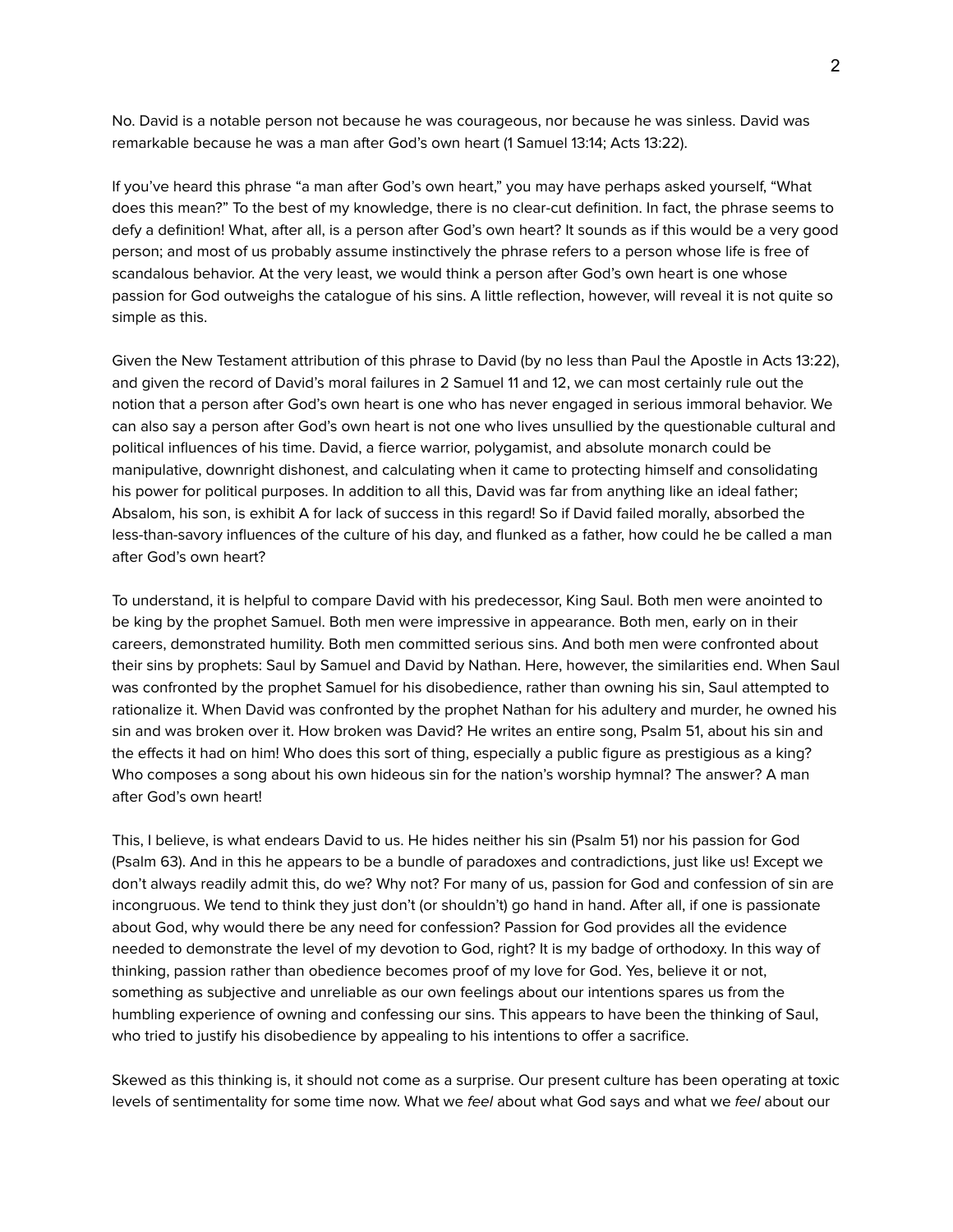relationship with God are assumed to be more accurate indicators of our spiritual health than how seriously we take his Word and our own lack of obedience to it.

Think about this. As passionate a man as David was in his pursuit of God, when confronted with the true condition of his heart, he accepted the uncovering of his sin and responded with godly sorrow. He saw himself as God saw him—not a victim needing therapy, recovery, and acceptance, but a violator of God's law needing mercy, forgiveness, and restoration. It is this absolute dependence on God at every challenging and ugly turn in one's life that I believe comes closest to describing a person after God's own heart. It is the person who, conflicted though he or she may be by sin, nevertheless owns it, and in owning it, discovers the path that leads to God's amazing grace. It is that humility, without which one will not enter the kingdom of God. It is the humility that asks again and again, "God, what do You want? What is Your will?"

So was David a good man? No. According to Jesus, there is only One who can be called good, and this One is God (Luke 18:19). Was David a man after God's own heart? Yes. He composed many beautiful psalms that give us a window into his heart for God. And though his life was marred by sin (adultery, murder, and pridefully disobeying the Lord by numbering his army, among other things), in the end, he always came back to his only Safe Refuge. Crushed by the weight of his sin, he would always return to the Lord. He would always come back to the One who would come into this world one thousand years later as the God-man, a descendant of David according to the flesh, to bear the weight of all our sins.

Over the next few weeks, we are going to study the life of David, this fascinating man with whom God made a covenant (Cf. 2 Samuel 7:8-17; Psalm 89, especially verses 19-37). He is distant from us in that he lived 3,000 years ago in an entirely different culture. He is close to us in that he struggled with sin, feelings of alienation from God, people who betrayed and mistreated him, and a host of questions we've all wrestled with, such as, "Where are You when I need You, God?" The dictionary says a hero is "someone who's admired or idealized for courage, outstanding achievement, or noble qualities." I can't speak for you, but as for me, I want to be a man after God's own heart. In this, David is my hero—a hero in his own time, and in ours.

#### **April 11, 2021 / An Extraordinary Life / 1 Samuel 13:14, 1 Samuel 16:1-13 (Scott)**

Here we show how David was selected to be king, give an overview of his life, and discover what made him a man after God's own heart. Passion for God and confession of sin with utter dependence on God set David apart. While Saul his predecessor, and so many kings after him either ignored or disregarded the Word of God given to them by the prophets, David wanted to know God's Word and His will. (Much from the above introduction will be included in this lesson.)

### **April 18, 2021 / Never the Underdog / 1 Samuel 17 (Chris)**

We all love a good underdog story! Rocky. Frodo Baggins. Forrest Gump. Rudy. The Miracle on Ice. They fill us with hope and possibilities. There is no greater underdog story than David and Goliath. But is David and Goliath really an underdog story? I guess that depends on your perspective. The armies of Israel could not help but see their personal stature and abilities vs. Goliath's. But David compared the stature and strength of Goliath not to his own, but to his God's, the Covenant God of Israel. In this historical story, David accomplishes two things. First, he proves he is the rightful king of Israel (the anti-Saul), and second, he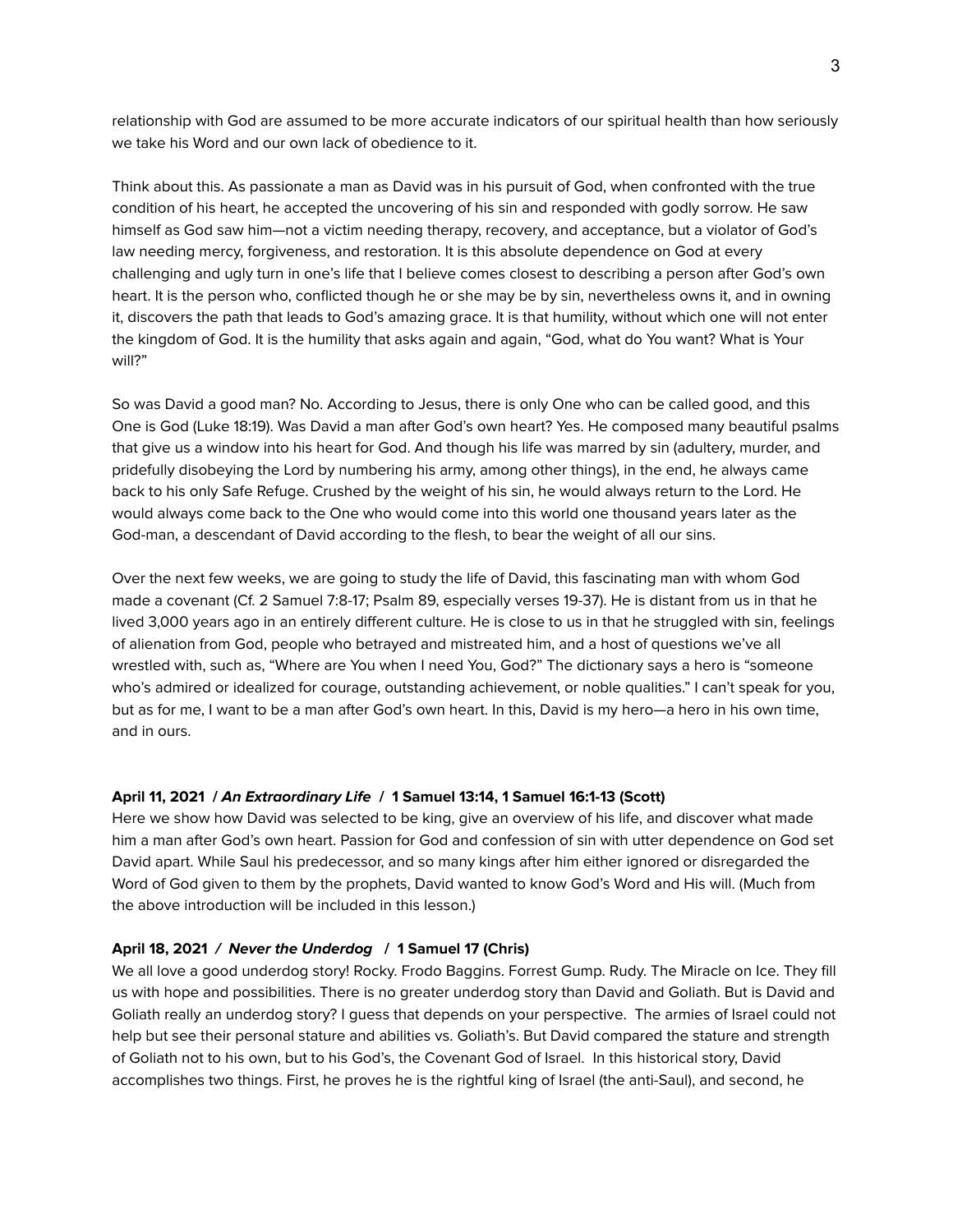becomes the picture of Jesus, the warrior who has gone to battle to defeat the giants in our lives. It is truly the power of our mighty God that is the source of true hope and possibilities.

### **April 25, 2021 / Love and Envy / 1 Samuel 18 and various passages (Scott)**

How would it feel to be the object of intense love and bitter envy, with both emanating from the same family? This is what David experienced from Jonathan and his father King Saul. In this lesson, we will see how loyal love is more powerful than the destructive force of envy.

## **May 2, 2021 / Man on the Run / 1 Samuel 21-24 (John)**

Running is hard enough when you're doing it just for exercise. Imagine running because someone is trying to kill you—and that someone won't stop until he has succeeded. In these three chapters of 1 Samuel, we find David frantically running from Saul with no safe haven in sight. Saul and his army are hot on David's tail, and David has few allies he can trust. He is just trying to stay alive! Over and over, it seems that David is trapped with no way out. Yet each and every time, God provides an escape for David. Temptation relentlessly chases us and it feels inevitable that it will overrun us. So, what happens when we're cornered by evil, when we feel the only option is to give up or give into sin? Even in the most unbearable moments of temptation, God provides an escape so that we can keep running and keep living in holiness.

### **May 9, 2021 / My God / 1 Samuel 30:6 (Scott)**

Where do you turn when others turn against you? David was distressed and appeared to be in a no-win situation. Surrounded by danger and distrust, he encouraged and strengthened himself in the Lord his God. In this lesson, we will explore the blessing of knowing God is our God, and what this means for us in those terrifying times of life where we are uncertain about our future.

### **May 16, 2021 / God's Vision is Bigger than Your Own / 2 Samuel 7:8-17 (Chris)**

There are not many texts more important in all the Old Testament than this one. It is the pinnacle of David's kingdom and David wants to do something for God. But in all of David's good intent, God has different plans. God refuses David's great personal plans and dreams. Rather than David doing something great for God, God promises to do something great through David. Through David's kingdom comes the eternal King and kingdom, which is not just David's hope, but our great hope as well.

### **May 23, 2021 / Love Your Enemies / 2 Samuel 9:1-13 (Scott)**

The kindness of God holds no grudges. No, it goes far beyond this! David's care for Mephibosheth, the son of Jonathan and grandson of Saul, is one of the most touching pictures of God's kindness and grace in the Bible. In this lesson, we will see how gracious acts of love and caring for the marginalized truly bring glory to God.

### **May 30, 2021 / Secrets Exposed / 2 Samuel 12:5-7 (John)**

Think of that horrifying moment when you realize your secrets have been exposed, when those close to you know everything that you want no one to know. David had committed multiple unimaginable sins and thought he had hidden them well. But for David, there was no hiding his shameful secrets. All that he had done would be publicly revealed. David's actions were met with heartbreaking consequences but also immeasurable grace. God knows our deepest secrets, so the question becomes what should we do with what we're hiding? Will we bring our sins to the light or will God be the one to openly expose them?